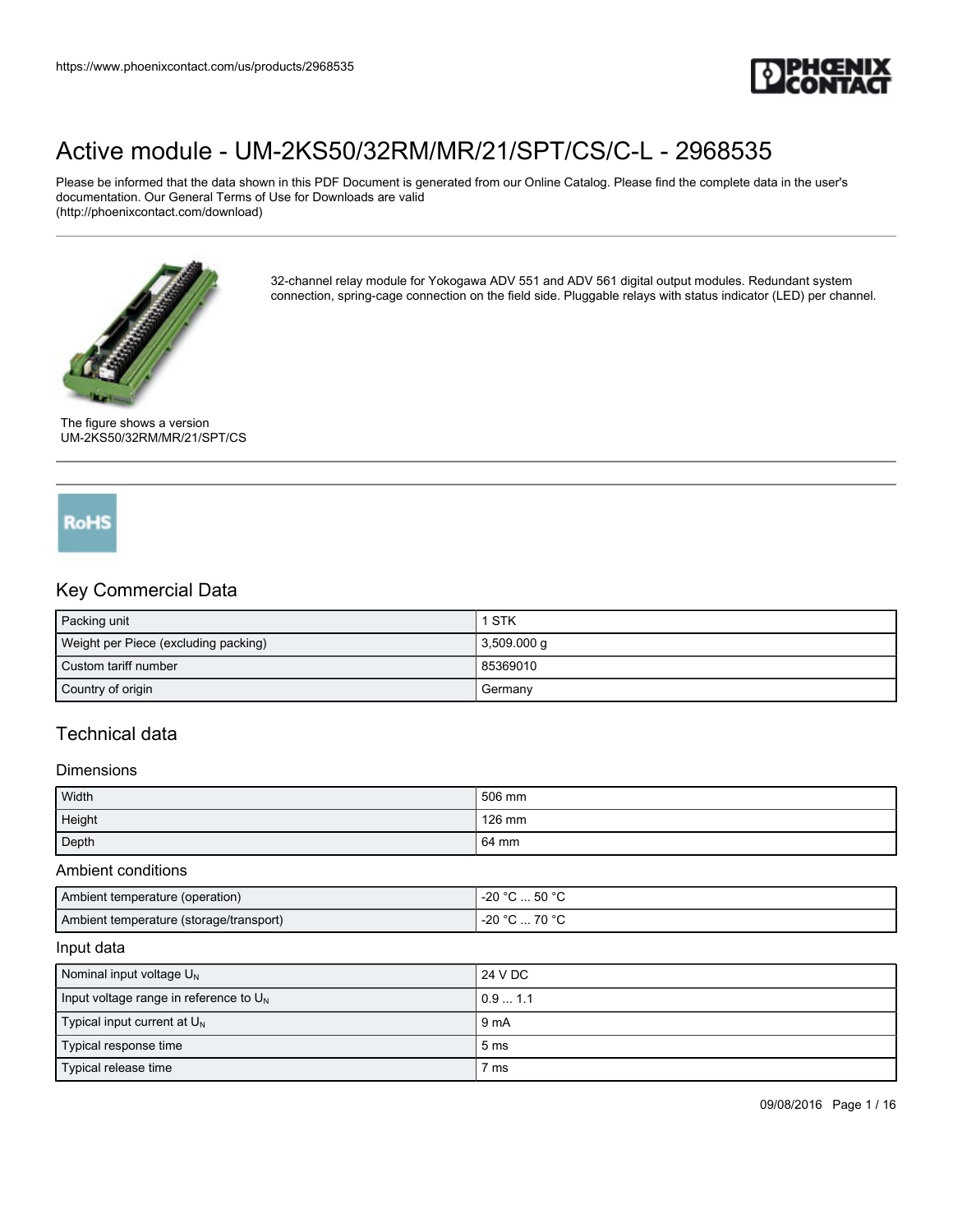

## Technical data

### Input data

| Protective circuit/component | Damping diode |
|------------------------------|---------------|
|                              | Damping diode |
|                              | Fuse          |
| Operating voltage display    | Green LED     |
| Status display/channel       | Yellow LED    |

#### Output data

| Contact type                          | 1 PDT                    |
|---------------------------------------|--------------------------|
| Contact material                      | AgSnO                    |
| Maximum switching voltage             | 250 V AC/DC              |
| Minimum switching voltage             | 12 V AC/DC               |
| Limiting continuous current           | 4 A (see derating curve) |
| Min. switching current                | 100 mA                   |
| Interrupting rating (ohmic load) max. | 96 W (at 24 V DC)        |
|                                       | 20 W (at 48 V DC)        |
|                                       | 18 W (at 60 V DC)        |
|                                       | 23 W (at 110 V DC)       |
|                                       | 40 W (at 220 V DC)       |
|                                       | 1000 VA (for 250 V AC)   |

#### General

| No. of channels         | 32                                                                                                |  |
|-------------------------|---------------------------------------------------------------------------------------------------|--|
| Mechanical service life | Approx. $2 \times 10^7$ cycles                                                                    |  |
| Operating mode          | 100% operating factor                                                                             |  |
| Mounting position       | any                                                                                               |  |
| Assembly instructions   | In rows with zero spacing                                                                         |  |
| Standards/regulations   | <b>DIN EN 50178</b>                                                                               |  |
| Rated surge voltage     | 4 kV (Basic insulation between output contact current paths)                                      |  |
|                         | 6 kV (Safe isolation and reinforced insulation between input circuit and<br>output contact paths) |  |
| Degree of pollution     | 2                                                                                                 |  |
| Overvoltage category    | Ш                                                                                                 |  |

#### Connection data for connection 1

| Connection name                  | Field level                                |
|----------------------------------|--------------------------------------------|
| Connection method                | Spring-cage connection                     |
| Conductor cross section solid    | $10.2$ mm <sup>2</sup> 4 mm <sup>2</sup>   |
| Conductor cross section flexible | $10.2$ mm <sup>2</sup> 2.5 mm <sup>2</sup> |
| Conductor cross section AWG      | 2412                                       |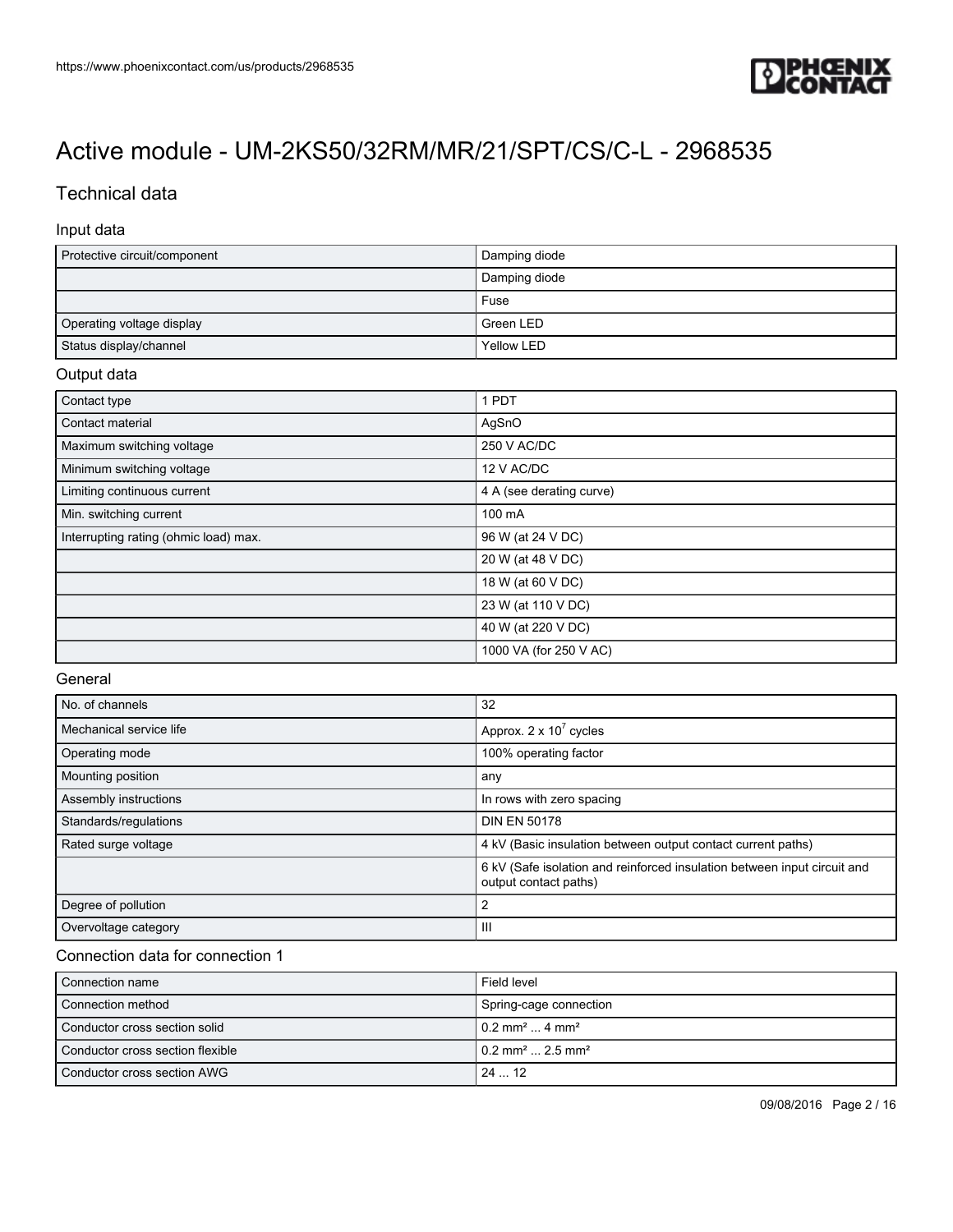

## Technical data

#### Connection data for connection 2

| Connection name       | Controller level                                             |  |
|-----------------------|--------------------------------------------------------------|--|
| Connection method     | Yokogawa KS-compatible                                       |  |
| Torque                | $0.5$ Nm                                                     |  |
| Number of connections |                                                              |  |
| Number of positions   | 50                                                           |  |
| <b>Note</b>           | Usable system cables: Phoenix Contact YUC50, Yokogawa AKB331 |  |

#### Supported controller

| Corresponding control  | YOKOGAWA CS3000 CentumVP |
|------------------------|--------------------------|
| Corresponding I/O card | ADV551                   |
|                        | ADV561                   |
| Corresponding control  | YOKOGAWA STARDOM         |
| Corresponding I/O card | NFDV551                  |
|                        | NFDV561                  |

## Standards and Regulations

| Standards/regulations | <b>DIN EN 50178</b> |
|-----------------------|---------------------|
| Degree of pollution   |                     |
| Overvoltage category  | Ш                   |

Drawings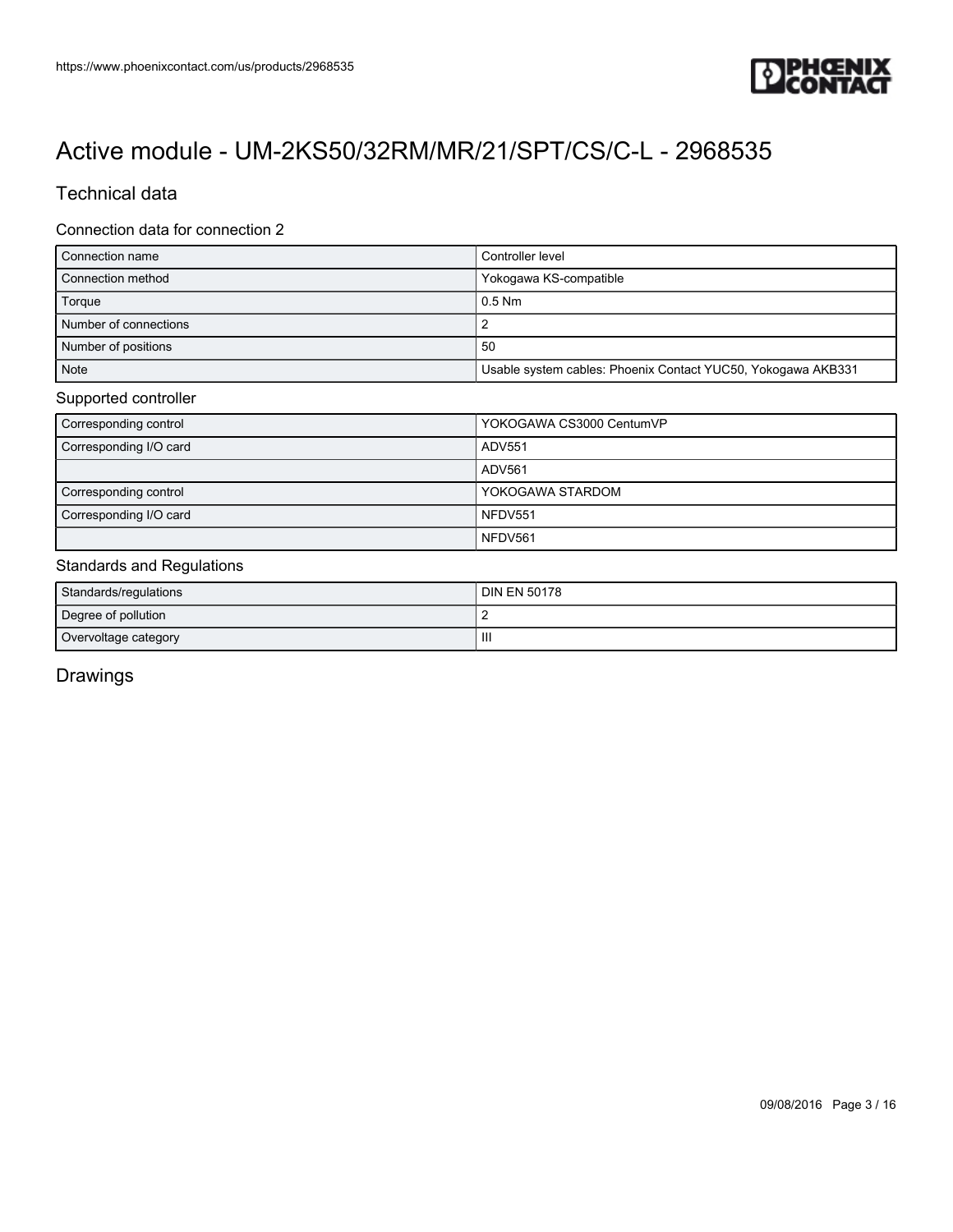



Dimensional drawing

09/08/2016 Page 4 / 16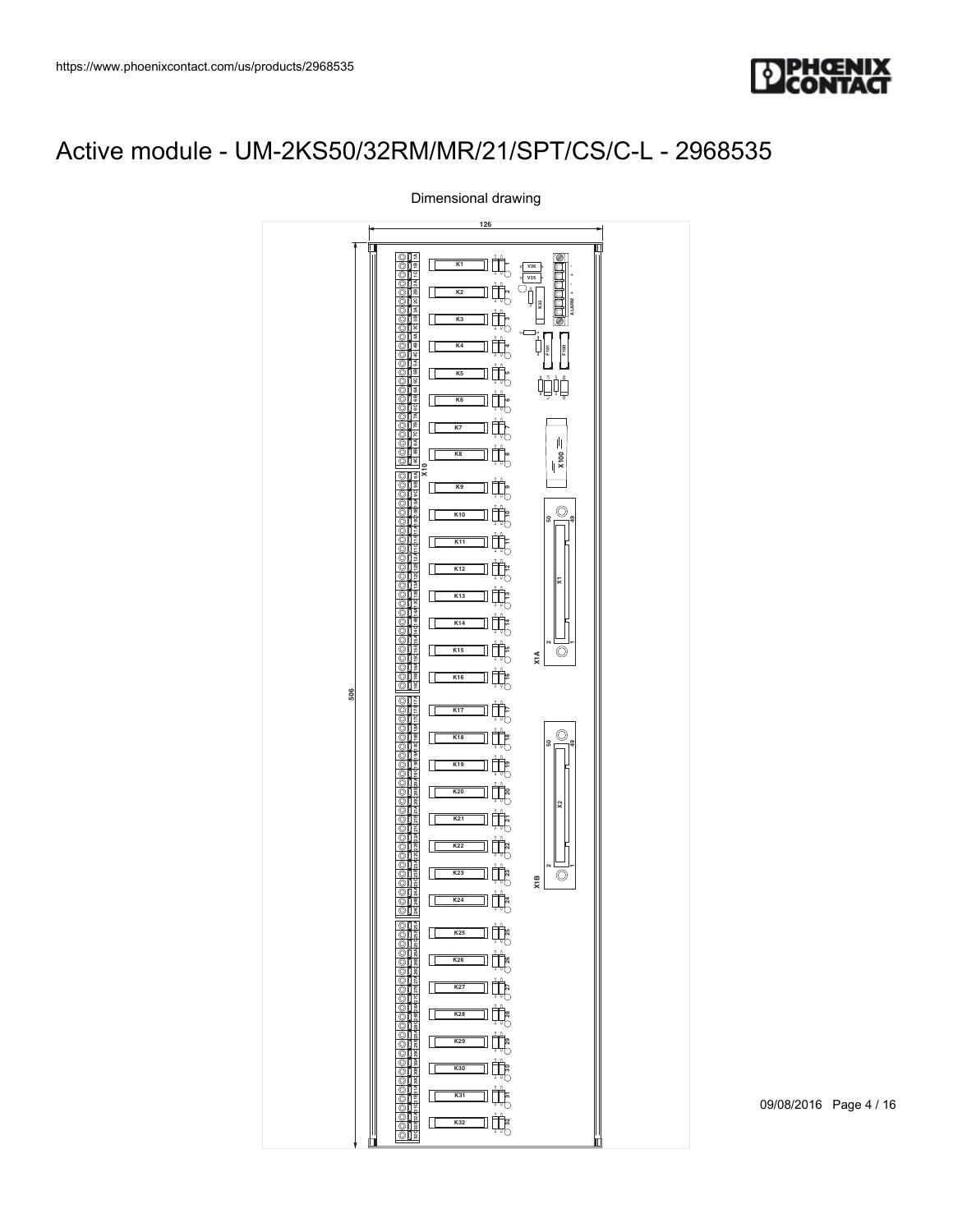

| l/us/products/2968535<br>UM-2KS50/32RM/MR/21/SPT/CS/C-L - 2968535                                                                                                                                                                                                                                                                                                                                                                                                                                                                                                                                                                                                                                                                                                                                                                                                                                                                                                                                                                                                                                                                                                                                                                                                                                                                                                                                                                                                                                                                                                                                                                                                                                                                | <b>DENGENIX</b><br>CONTACT                                                                                                                                                                                                                                                                                                                                                                                                                                                                                                                                                                                                                                                                                                                                                                                                                                                                                                                                                                                                                                                                                                                                                                                                                                                                                                                                                                                                                                                                                                                          |  |  |
|----------------------------------------------------------------------------------------------------------------------------------------------------------------------------------------------------------------------------------------------------------------------------------------------------------------------------------------------------------------------------------------------------------------------------------------------------------------------------------------------------------------------------------------------------------------------------------------------------------------------------------------------------------------------------------------------------------------------------------------------------------------------------------------------------------------------------------------------------------------------------------------------------------------------------------------------------------------------------------------------------------------------------------------------------------------------------------------------------------------------------------------------------------------------------------------------------------------------------------------------------------------------------------------------------------------------------------------------------------------------------------------------------------------------------------------------------------------------------------------------------------------------------------------------------------------------------------------------------------------------------------------------------------------------------------------------------------------------------------|-----------------------------------------------------------------------------------------------------------------------------------------------------------------------------------------------------------------------------------------------------------------------------------------------------------------------------------------------------------------------------------------------------------------------------------------------------------------------------------------------------------------------------------------------------------------------------------------------------------------------------------------------------------------------------------------------------------------------------------------------------------------------------------------------------------------------------------------------------------------------------------------------------------------------------------------------------------------------------------------------------------------------------------------------------------------------------------------------------------------------------------------------------------------------------------------------------------------------------------------------------------------------------------------------------------------------------------------------------------------------------------------------------------------------------------------------------------------------------------------------------------------------------------------------------|--|--|
| Circuit diagram<br><b>Channels 1 16</b><br>X1B X1A CH. X10<br>X10<br>17A $\circ$<br>$1A$ 0<br>$\left  \begin{array}{ccc} \text{1.5} & \text{1.5} & \text{1.5} & \text{1.5} & \text{1.5} & \text{1.5} & \text{1.5} & \text{1.5} & \text{1.5} & \text{1.5} & \text{1.5} & \text{1.5} & \text{1.5} & \text{1.5} & \text{1.5} & \text{1.5} & \text{1.5} & \text{1.5} & \text{1.5} & \text{1.5} & \text{1.5} & \text{1.5} & \text{1.5} & \text{1.5} & \text{1.5} & \text{1.5} & \text$<br>$\frac{1B}{1C}$<br>$17B \nO$<br>$2A$ $0$<br>18A $\sim$<br>$\frac{1}{2}$<br>$OUT-2$<br>$rac{2B}{2C}$<br>$18B \n0 \n4 \n18C$<br>$\begin{array}{c}\n3A \\ 3B \\ 3C\n\end{array}$<br>19A $\circ$<br>$OUT-3$<br>$\frac{1}{2}$ $\frac{1}{2}$ $\frac{1}{2}$ $\frac{46}{2}$ $\frac{46}{2}$ $\frac{46}{2}$<br>$\begin{array}{c}\n19B & \circ \overbrace{\phantom{0}}^{1} \\ 19C & \circ \overbrace{\phantom{0}}^{1} \\ \end{array}$<br>20A O<br>OUT-4<br>$-\frac{1}{2}$ $\frac{1}{2}$ $\frac{44}{2}$ $\frac{44}{2}$ $\frac{44}{2}$<br>21A O<br>$\frac{1}{2}$<br>$OUT-5$<br>$\begin{array}{ c c }\n\hline\n21B & \circ & \circ \\ 21C & \circ & \end{array}$<br>22A O<br>$\frac{1}{2}$<br>$OUT-6$<br>$\begin{array}{ c c }\n\hline\n22B & \circ & \circ \\ 22C & \circ & \end{array}$<br>$23A \n\begin{array}{c}\n23A \\ 23B\n\end{array}$<br>唇<br>OUT-7<br>$\frac{38}{0}$ $\frac{38}{0}$<br>23C O                                                                                                                                                                                                                                                                                                                                                    | <b>Channels 17 32</b><br>X1B X1A CH.<br><b>OUT-17</b><br>$ \sqrt{\frac{1}{2}}$ $\frac{1}{49}$ $\frac{49}{0}$ $\frac{49}{0}$<br><b>OUT-18</b><br><b>OUT-19</b><br>$\begin{array}{c c c c c c} \hline \textbf{1} & \textbf{2} & \textbf{3} & \textbf{4} & \textbf{5} & \textbf{6} \\ \hline \textbf{2} & \textbf{3} & \textbf{4} & \textbf{5} & \textbf{4} & \textbf{5} & \textbf{6} \\ \hline \textbf{3} & \textbf{4} & \textbf{5} & \textbf{5} & \textbf{5} & \textbf{6} & \textbf{6} \\ \hline \textbf{4} & \textbf{5} & \textbf{5} & \textbf{5} & \textbf{5} & \textbf{6} & \textbf{6} & \text$<br><b>OUT-20</b><br>$\begin{array}{c c c c c} \hline \text{1} & \text{1} & \text{2} & \text{3} \\ \hline \text{2} & \text{3} & \text{4} & \text{4} & \text{5} \\ \hline \text{3} & \text{4} & \text{5} & \text{5} \\ \hline \end{array}$<br>$\frac{1}{2}$<br><b>OUT-21</b><br><b>OUT-22</b><br>$\frac{1}{2}$ $\frac{1}{2}$ $\frac{1}{2}$ $\frac{1}{2}$ $\frac{1}{2}$ $\frac{1}{2}$ $\frac{1}{2}$ $\frac{1}{2}$ $\frac{1}{2}$ $\frac{1}{2}$ $\frac{1}{2}$ $\frac{1}{2}$ $\frac{1}{2}$ $\frac{1}{2}$ $\frac{1}{2}$ $\frac{1}{2}$ $\frac{1}{2}$ $\frac{1}{2}$ $\frac{1}{2}$ $\frac{1}{2}$ $\frac{1}{2}$ $\frac{1}{2}$<br><b>OUT-23</b><br>$\frac{1}{2}$ $\frac{1}{2}$ $\frac{1}{27}$ $\frac{37}{27}$ $\frac{37}{27}$ $\frac{37}{27}$ $\frac{37}{27}$ $\frac{37}{27}$ $\frac{37}{27}$ $\frac{37}{27}$ $\frac{37}{27}$ $\frac{37}{27}$ $\frac{37}{27}$ $\frac{37}{27}$ $\frac{37}{27}$ $\frac{37}{27}$ $\frac{37}{27}$ $\frac{37}{27}$ $\frac{37}{27}$ |  |  |
| $24A$ $\circ$<br>$\begin{array}{c c c c c} \hline \text{1} & & & \text{OUT-8} \\ \hline \text{1} & & 36 & 36 \\ \hline \text{2} & & & 0 \\ \hline \text{3} & & & 0 \end{array}$<br>$24B \n\n24C \n\n24C$<br>9A $O_{\bigcup}$<br>25A O<br>$OUT-9$<br>$\frac{1}{2}$<br>$\begin{matrix}\n\mathsf{9B} & \mathsf{O} \\ \mathsf{9C} & \mathsf{O} \\ \mathsf{9C} & \mathsf{O}\n\end{matrix}$<br>$25B \nO$<br>$\begin{array}{c}\n10A & \circ \\ 10B & \circ\n\end{array}$ $\begin{array}{c}\n10B & \circ \\ 10C & \circ\n\end{array}$<br>26A O<br>OUT-10<br>$\frac{1}{2}$ $\frac{1}{2}$ $\frac{32}{2}$ $\frac{32}{2}$<br>$26B$ $\sim$<br>26C O<br>27A O<br>$\begin{array}{c}\n11A & \circ \\ 11B & \circ \\ 11C & \circ\n\end{array}$<br>OUT-11<br>色樹<br>$27B$ $\sim$<br>$\frac{30}{2}$ 30<br>27C O<br>$\begin{array}{c}\n12A & \circ \\ 12B & \circ\n\end{array}$ $\begin{array}{c}\n12B & \circ\n\end{array}$<br>28A O<br>$\sqrt{240}$ $^{28}$ $^{28}$<br>$OUT-12$<br>28B $\sim$<br>28C O<br>29A O<br>13A $\circ$<br>$OUT-13$<br>$\frac{1}{26}$<br>$29B \n0 \n29C$<br>$\begin{array}{c}\n13B \\ 13C\n\end{array}$<br>$14A$ $\circ$<br>$30A \n\begin{array}{c}\n30A \\ \hline\n30B \n\end{array}\n\qquad\n\begin{array}{c}\n\hline\n\end{array}$<br>$\sqrt{\frac{1}{24}}$ $^{24}$ $^{24}$<br>OUT-14<br>$\frac{14B}{14C}$<br>$\begin{array}{c}\n15A \\ 15B \\ 15C\n\end{array}$<br>31A O<br>$OUT-15$<br>$\frac{1}{2}$ $\frac{1}{2}$ $\frac{1}{2}$ $\frac{1}{2}$ $\frac{1}{2}$ $\frac{1}{2}$ $\frac{1}{2}$ $\frac{1}{2}$ $\frac{1}{2}$ $\frac{1}{2}$ $\frac{1}{2}$ $\frac{1}{2}$ $\frac{1}{2}$ $\frac{1}{2}$ $\frac{1}{2}$ $\frac{1}{2}$ $\frac{1}{2}$ $\frac{1}{2}$ $\frac{1}{2}$ $\frac{1}{2}$ $\frac{1}{2}$ $\frac{1}{2}$<br>$31B \nO$ | <b>OUT-24</b><br>$ \frac{1}{2}$ $\frac{1}{2}$ $\frac{1}{2}$ $\frac{35}{2}$ $\frac{35}{2}$ $\frac{35}{2}$<br>$ \frac{1}{2}$ $\frac{1}{2}$ $\frac{1}{2}$ $\frac{33}{2}$ $\frac{33}{2}$ $\frac{33}{2}$<br><b>OUT-25</b><br><b>OUT-26</b><br>$-\frac{1}{2}$<br><b>OUT-27</b><br>$\frac{1}{2}$<br>$-\frac{1}{2}$<br><b>OUT-28</b><br><b>OUT-29</b><br>OUT-30<br>$\frac{1}{2}$ $\frac{1}{2}$ $\frac{1}{2}$ $\frac{1}{2}$ $\frac{1}{2}$ $\frac{1}{2}$ $\frac{1}{2}$ $\frac{1}{2}$ $\frac{1}{2}$ $\frac{1}{2}$ $\frac{1}{2}$ $\frac{1}{2}$ $\frac{1}{2}$ $\frac{1}{2}$ $\frac{1}{2}$ $\frac{1}{2}$ $\frac{1}{2}$ $\frac{1}{2}$ $\frac{1}{2}$ $\frac{1}{2}$ $\frac{1}{2}$ $\frac{1}{2}$<br><b>OUT-31</b><br>$-\sqrt{\frac{1}{2}}$ $\frac{1}{2!}$ $\frac{2!}{2!}$                                                                                                                                                                                                                                                                                                                                                                                                                                                                                                                                                                                                                                                                                                                                                                                             |  |  |
| 31C O-<br>$\begin{array}{c}\n16A & \circ \\ 16B & \circ\n\end{array}$ $\begin{array}{c}\n16B & \circ\n\end{array}$<br>$OUT-16$<br>$-\sqrt{\frac{1}{4}}$ $\frac{1}{20}$ $\frac{20}{20}$ $\frac{20}{20}$<br>$\begin{array}{c c} \textbf{X20} & \textbf{F100} \\ \textbf{5 (+)} & \textbf{F101} \\ \textbf{6 (+)} & \textbf{F101} \\ \textbf{7 (+)} & \textbf{F11} \\ \textbf{8 (+)} & \textbf{F101} \\ \textbf{9 (+)} & \textbf{F111} \\ \textbf{10 (-)} & \textbf{F1011} \\ \textbf{11 ()} & \textbf{F1011} \\ \textbf{12 ()} & \textbf{F1011} \\ \textbf{13 ()} & \textbf{F1011} \\ \textbf{14 ()} & \textbf{F1011} \\ \textbf$<br>⊐<br>27371001<br>27371001                                                                                                                                                                                                                                                                                                                                                                                                                                                                                                                                                                                                                                                                                                                                                                                                                                                                                                                                                                                                                                                                     | <b>OUT-32</b><br>$\begin{array}{c c c c c} \hline \text{13} & \text{19} & \text{19} \\ \hline \text{25} & \text{19} & \text{19} \\ \hline \text{36} & \text{19} & \text{19} \\ \hline \end{array}$<br>$-\frac{8}{0^{10}}$ $-\frac{8}{0^{10}}$<br>$\begin{array}{ c c c c }\n\hline\n\circ^{11} & \circ^{11} \\ \hline\n\circ^{13} & \circ^{13} & \text{COM} \\ \hline\n\circ^{15} & \circ^{15} & \text{17-32} \\ \hline\n\circ^{17} & \circ^{17}\n\end{array}$<br>09/08/2016 Page 5 / 16                                                                                                                                                                                                                                                                                                                                                                                                                                                                                                                                                                                                                                                                                                                                                                                                                                                                                                                                                                                                                                                            |  |  |
|                                                                                                                                                                                                                                                                                                                                                                                                                                                                                                                                                                                                                                                                                                                                                                                                                                                                                                                                                                                                                                                                                                                                                                                                                                                                                                                                                                                                                                                                                                                                                                                                                                                                                                                                  |                                                                                                                                                                                                                                                                                                                                                                                                                                                                                                                                                                                                                                                                                                                                                                                                                                                                                                                                                                                                                                                                                                                                                                                                                                                                                                                                                                                                                                                                                                                                                     |  |  |

#### Circuit diagram

### **Classifications**

### eCl@ss

| eCl@ss 4.0 | 27371001          |
|------------|-------------------|
| eCl@ss 4.  | 27371001<br>اں اے |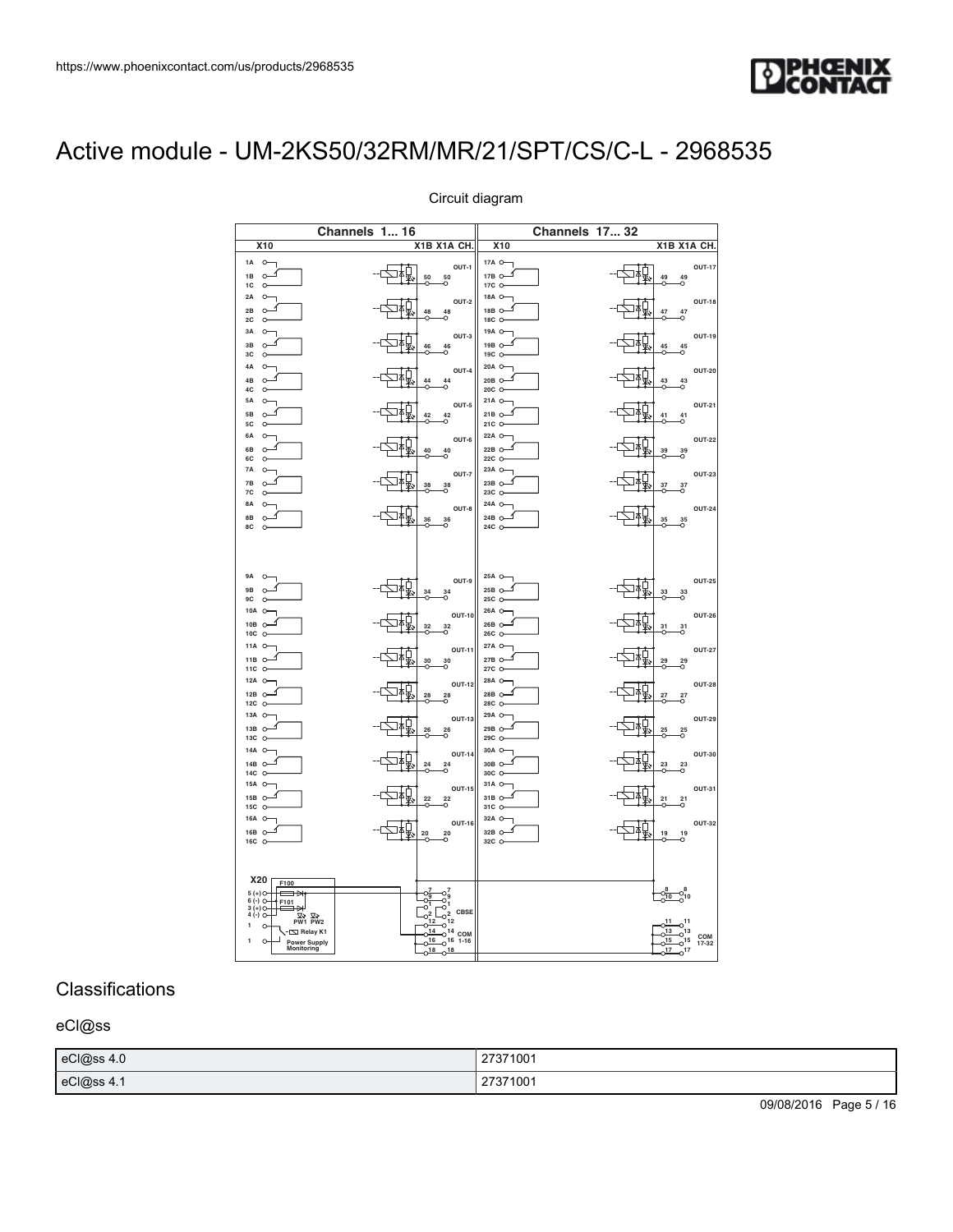

## Classifications

#### eCl@ss

| eCl@ss 5.0 | 27371001 |
|------------|----------|
| eCl@ss 5.1 | 27250313 |
| eCl@ss 6.0 | 27371001 |
| eCl@ss 7.0 | 27371001 |
| eCl@ss 8.0 | 27141152 |
| eCl@ss 9.0 | 27141152 |

### ETIM

| ETIM 2.0 | EC001437 |
|----------|----------|
| ETIM 3.0 | EC000196 |
| ETIM 4.0 | EC000196 |
| ETIM 5.0 | EC002780 |

#### UNSPSC

| <b>UNSPSC 6.01</b>   | 30211824 |
|----------------------|----------|
| <b>UNSPSC 7.0901</b> | 39121421 |
| UNSPSC 11            | 39121421 |
| <b>UNSPSC 12.01</b>  | 39121421 |
| <b>UNSPSC 13.2</b>   | 39121421 |

### Accessories

#### Accessories

Front adapter

#### [Front adapters - FLK 50-PA/EZ-DR/KS/ 100/YUC - 2900991](https://www.phoenixcontact.com/us/products/2900991)



Cast front adapter with attached round cable and a 50-pos. socket strip injection-molded on both sides for the connection of Yokogawa controllers. Cable length: 1.0 m

#### [Front adapters - FLK 50-PA/EZ-DR/KS/ 200/YUC - 2314299](https://www.phoenixcontact.com/us/products/2314299)



Cast front adapter with attached round cable and a 50-pos. socket strip injection-molded on both sides for the connection of Yokogawa controllers. Cable length: 2.0 m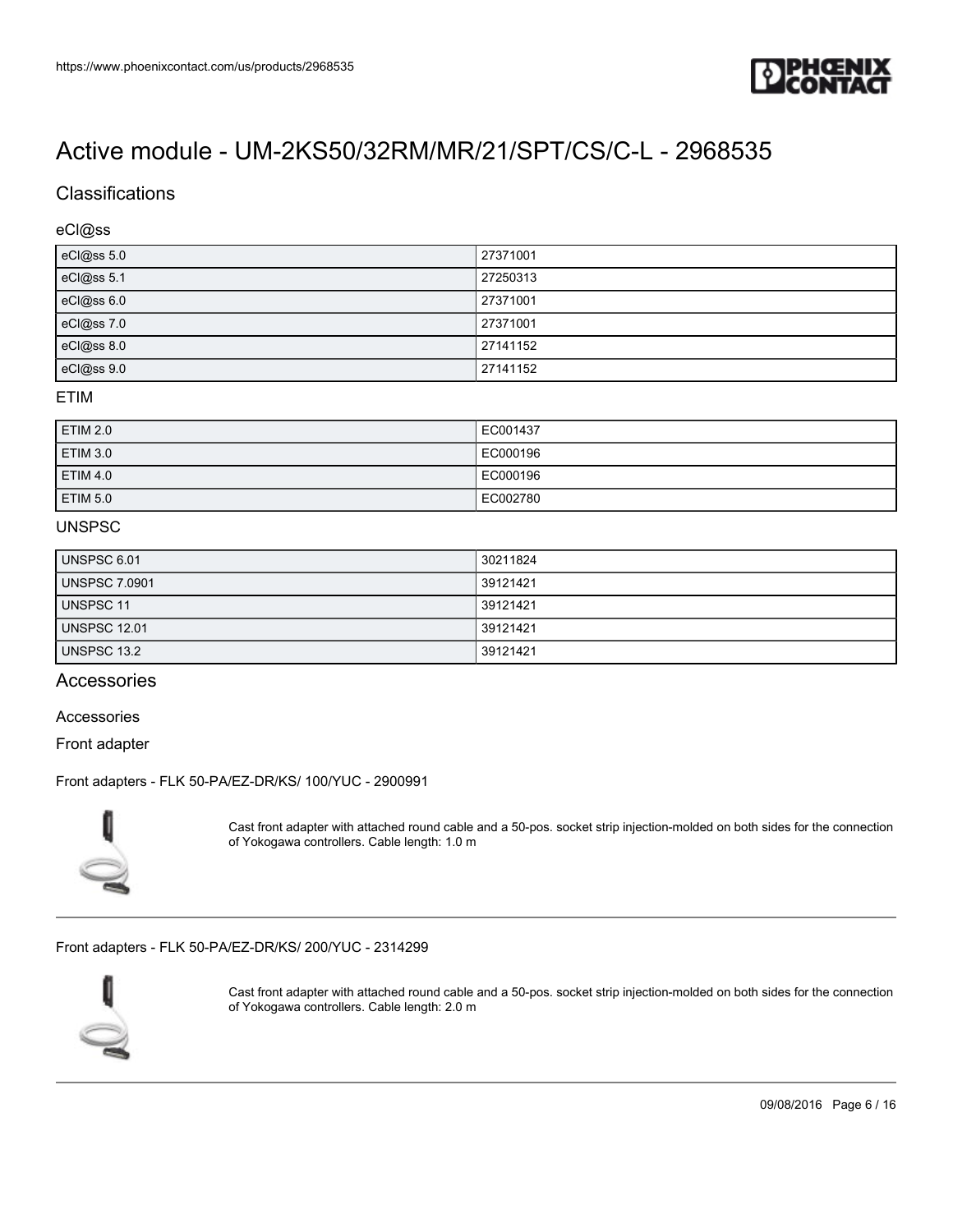

### **Accessories**

[Front adapters - FLK 50-PA/EZ-DR/KS/ 300/YUC - 2314309](https://www.phoenixcontact.com/us/products/2314309)



Cast front adapter with attached round cable and a 50-pos. socket strip injection-molded on both sides for the connection of Yokogawa controllers. Cable length: 3.0 m

[Front adapters - FLK 50-PA/EZ-DR/KS/ 400/YUC - 2314312](https://www.phoenixcontact.com/us/products/2314312)



Cast front adapter with attached round cable and a 50-pos. socket strip injection-molded on both sides for the connection of Yokogawa controllers. Cable length: 4.0 m

[Front adapters - FLK 50-PA/EZ-DR/KS/ 500/YUC - 2321499](https://www.phoenixcontact.com/us/products/2321499)



Cast front adapter with attached round cable and a 50-pos. socket strip injection-molded on both sides for the connection of Yokogawa controllers. Cable length: 5.0 m

[Front adapters - FLK 50-PA/EZ-DR/KS/ 600/YUC - 2314927](https://www.phoenixcontact.com/us/products/2314927)



Cast front adapter with attached round cable and a 50-pos. socket strip injection-molded on both sides for the connection of Yokogawa controllers. Cable length: 6.0 m

[Front adapters - FLK 50-PA/EZ-DR/KS/ 700/YUC - 2321509](https://www.phoenixcontact.com/us/products/2321509)



Cast front adapter with attached round cable and a 50-pos. socket strip injection-molded on both sides for the connection of Yokogawa controllers. Cable length: 7.0 m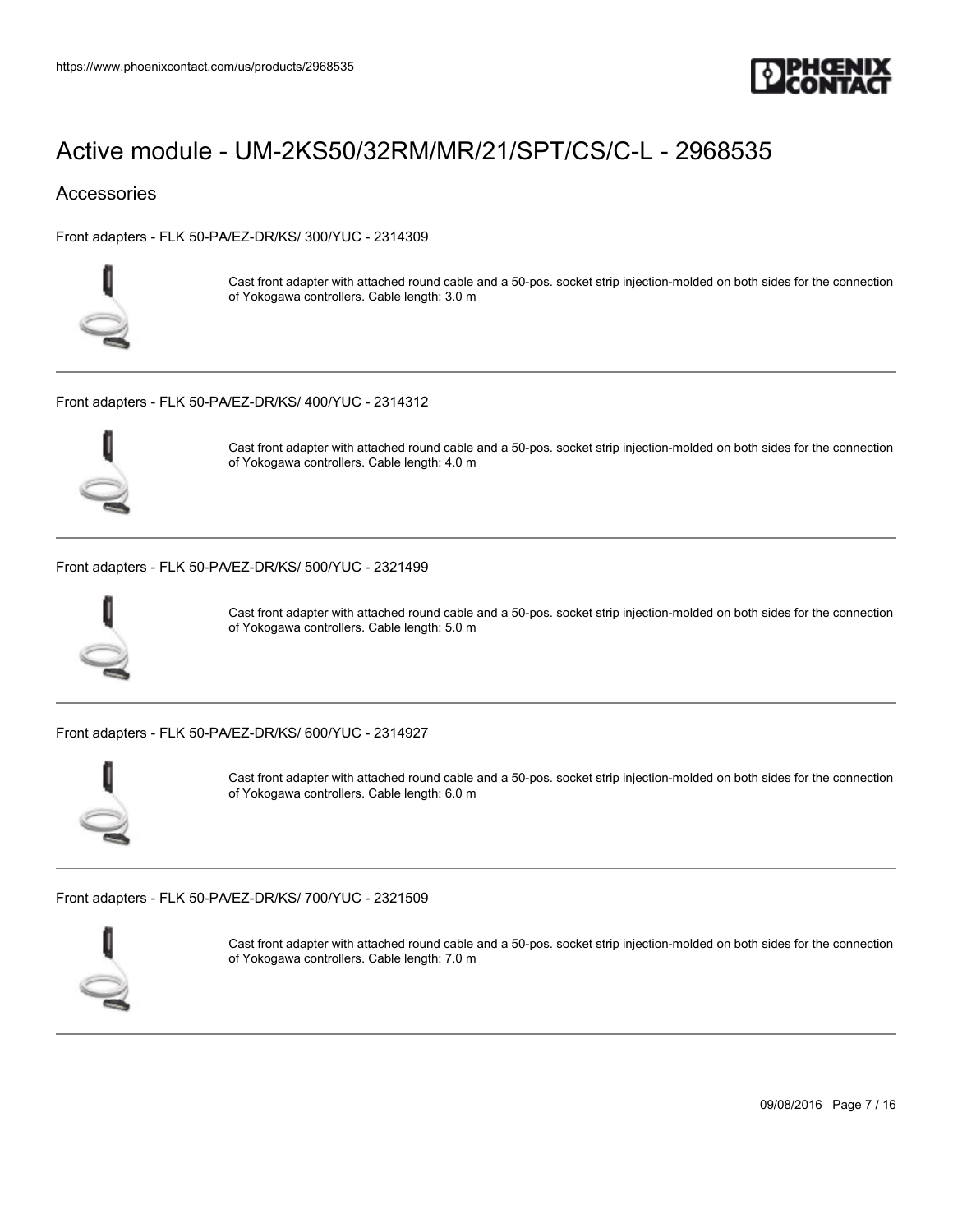

### **Accessories**

[Front adapters - FLK 50-PA/EZ-DR/KS/ 800/YUC - 2314930](https://www.phoenixcontact.com/us/products/2314930)



Cast front adapter with attached round cable and a 50-pos. socket strip injection-molded on both sides for the connection of Yokogawa controllers. Cable length: 8.0 m

[Front adapters - FLK 50-PA/EZ-DR/KS/ 900/YUC - 2321512](https://www.phoenixcontact.com/us/products/2321512)



Cast front adapter with attached round cable and a 50-pos. socket strip injection-molded on both sides for the connection of Yokogawa controllers. Cable length: 9.0 m

[Front adapters - FLK 50-PA/EZ-DR/KS/1000/YUC - 2314325](https://www.phoenixcontact.com/us/products/2314325)



Cast front adapter with attached round cable and a 50-pos. socket strip injection-molded on both sides for the connection of Yokogawa controllers. Cable length: 10.0 m

[Front adapters - FLK 50-PA/EZ-DR/KS/1100/YUC - 2321389](https://www.phoenixcontact.com/us/products/2321389)



Cast front adapter with attached round cable and a 50-pos. socket strip injection-molded on both sides for the connection of Yokogawa controllers. Cable length: 11.0 m

[Front adapters - FLK 50-PA/EZ-DR/KS/1200/YUC - 2321525](https://www.phoenixcontact.com/us/products/2321525)



Cast front adapter with attached round cable and a 50-pos. socket strip injection-molded on both sides for the connection of Yokogawa controllers. Cable length: 12.0 m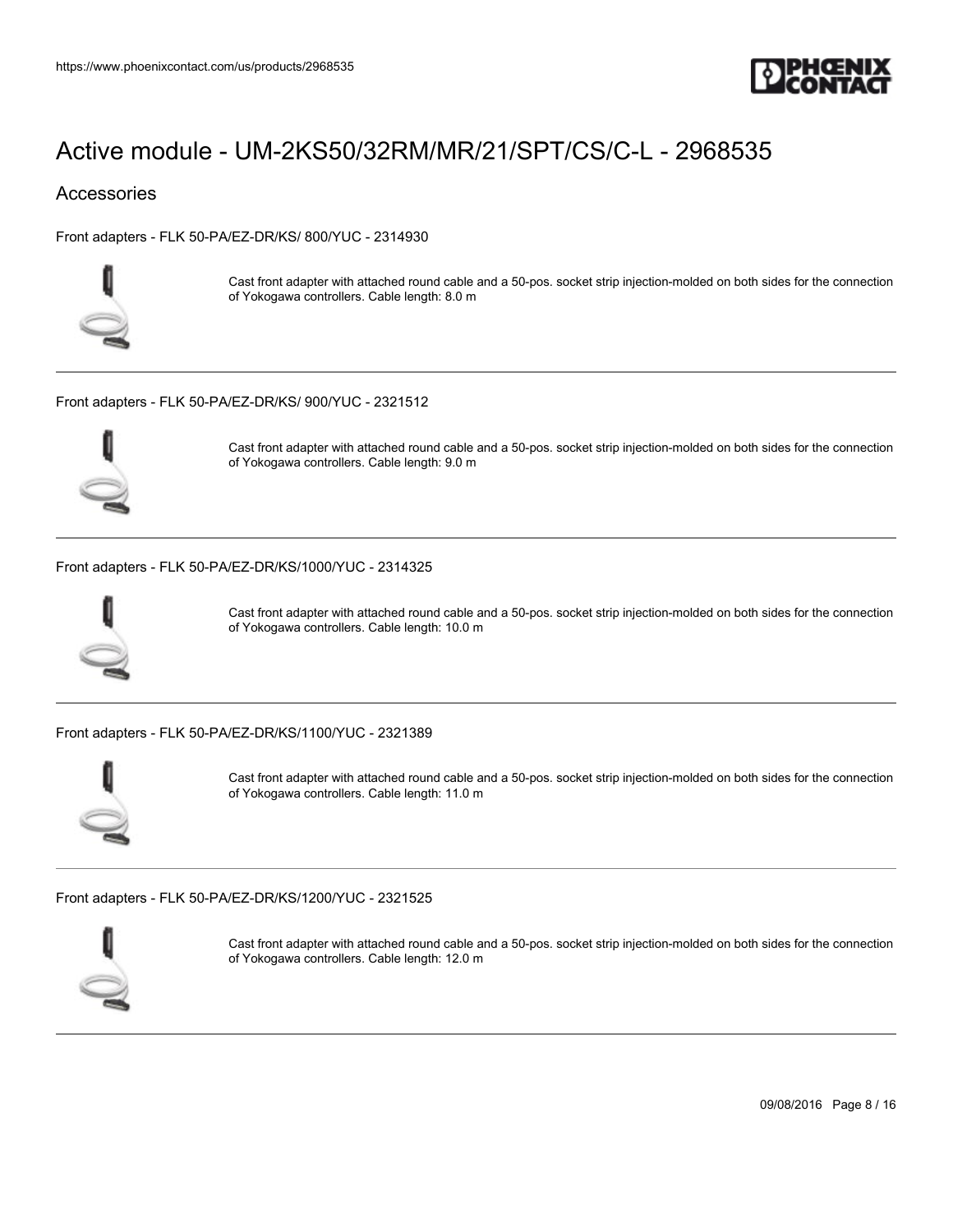

### **Accessories**

[Front adapters - FLK 50-PA/EZ-DR/KS/1300/YUC - 2321392](https://www.phoenixcontact.com/us/products/2321392)



Cast front adapter with attached round cable and a 50-pos. socket strip injection-molded on both sides for the connection of Yokogawa controllers. Cable length: 13.0 m

[Front adapters - FLK 50-PA/EZ-DR/KS/1400/YUC - 2321402](https://www.phoenixcontact.com/us/products/2321402)



Cast front adapter with attached round cable and a 50-pos. socket strip injection-molded on both sides for the connection of Yokogawa controllers. Cable length: 14.0 m

#### [Front adapters - FLK 50-PA/EZ-DR/KS/1500/YUC - 2314338](https://www.phoenixcontact.com/us/products/2314338)



Cast front adapter with attached round cable and a 50-pos. socket strip injection-molded on both sides for the connection of Yokogawa controllers. Cable length: 15.0 m

[Front adapters - FLK 50-PA/EZ-DR/KS/1600/YUC - 2321538](https://www.phoenixcontact.com/us/products/2321538)



Cast front adapter with attached round cable and a 50-pos. socket strip injection-molded on both sides for the connection of Yokogawa controllers. Cable length: 16.0 m

[Front adapters - FLK 50-PA/EZ-DR/KS/1700/YUC - 2321541](https://www.phoenixcontact.com/us/products/2321541)



Cast front adapter with attached round cable and a 50-pos. socket strip injection-molded on both sides for the connection of Yokogawa controllers. Cable length: 17.0 m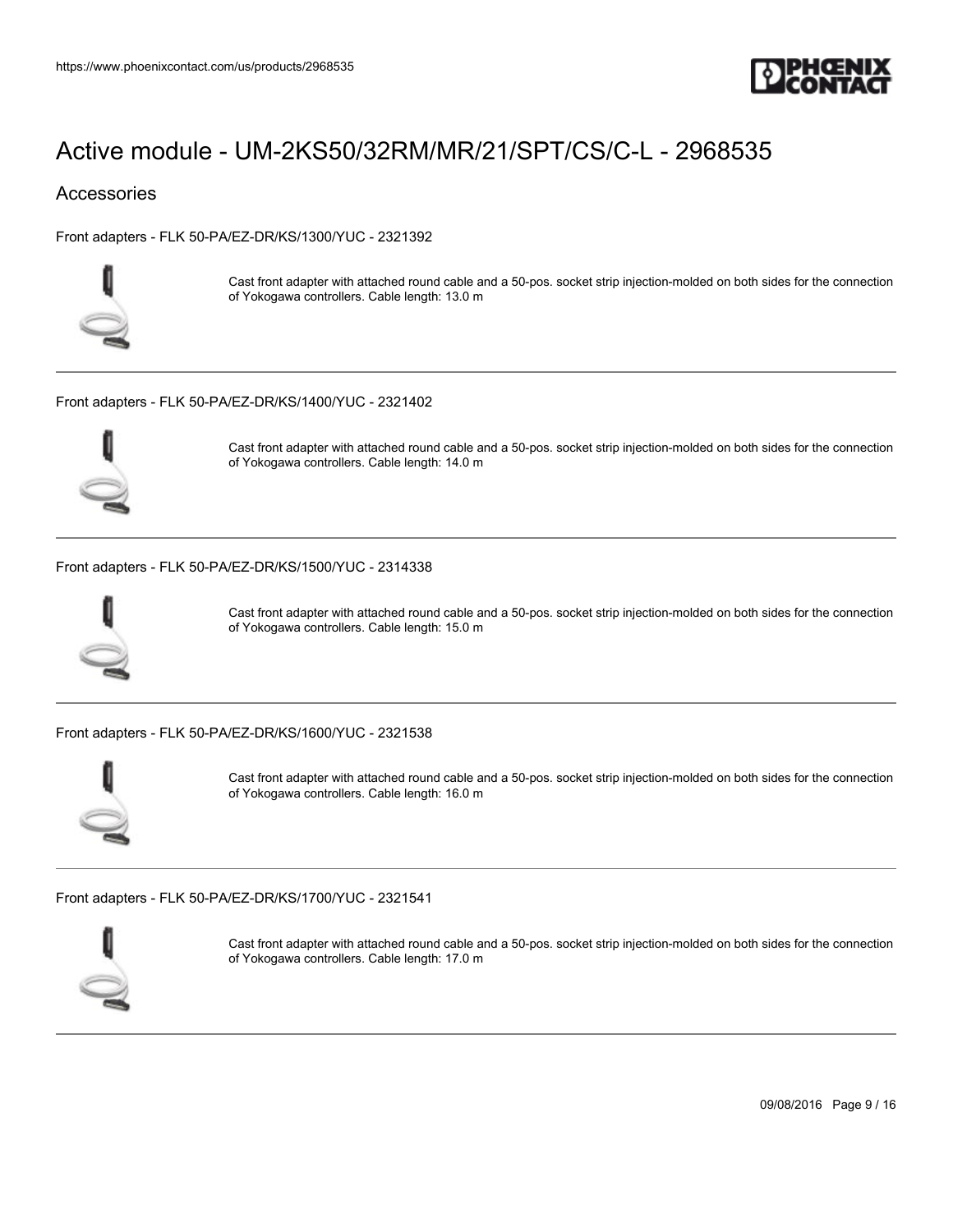

### **Accessories**

[Front adapters - FLK 50-PA/EZ-DR/KS/1800/YUC - 2321554](https://www.phoenixcontact.com/us/products/2321554)



Cast front adapter with attached round cable and a 50-pos. socket strip injection-molded on both sides for the connection of Yokogawa controllers. Cable length: 18.0 m

[Front adapters - FLK 50-PA/EZ-DR/KS/1900/YUC - 2321567](https://www.phoenixcontact.com/us/products/2321567)



Cast front adapter with attached round cable and a 50-pos. socket strip injection-molded on both sides for the connection of Yokogawa controllers. Cable length: 19.0 m

[Front adapters - FLK 50-PA/EZ-DR/KS/2000/YUC - 2314503](https://www.phoenixcontact.com/us/products/2314503)



Cast front adapter with attached round cable and a 50-pos. socket strip injection-molded on both sides for the connection of Yokogawa controllers. Cable length: 20.0 m

[Front adapters - FLK 50-PA/EZ-DR/KS/2500/YUC - 2314516](https://www.phoenixcontact.com/us/products/2314516)



Cast front adapter with attached round cable and a 50-pos. socket strip injection-molded on both sides for the connection of Yokogawa controllers. Cable length: 25.0 m

[Front adapters - FLK 50-PA/EZ-DR/KS/3000/YUC - 2314529](https://www.phoenixcontact.com/us/products/2314529)



Cast front adapter with attached round cable and a 50-pos. socket strip injection-molded on both sides for the connection of Yokogawa controllers. Cable length: 30.0 m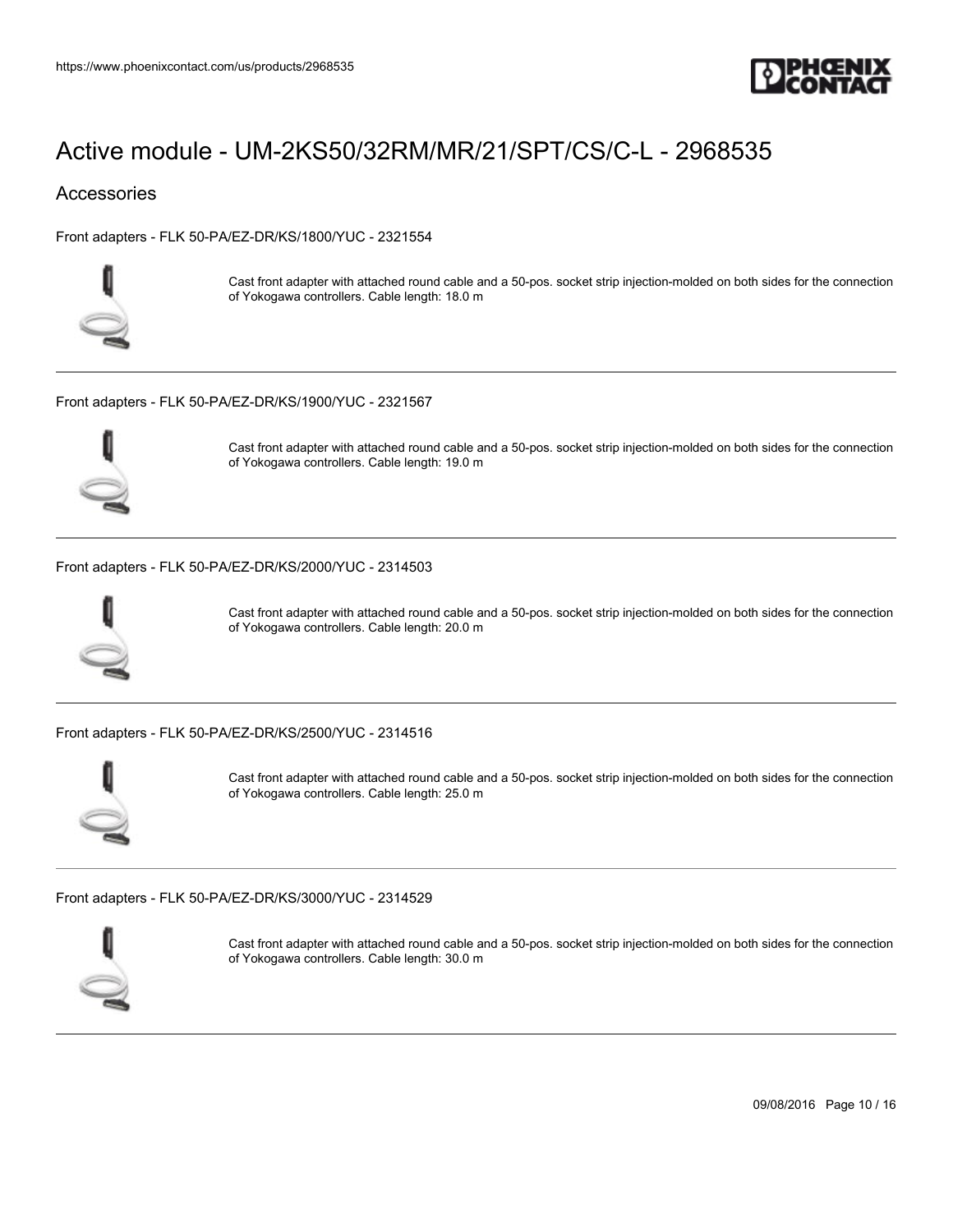

### **Accessories**

[Front adapters - FLK 50-PA/EZ-DR/KS/5000/YUC - 2318981](https://www.phoenixcontact.com/us/products/2318981)



Cast front adapter with attached round cable and a 50-pos. socket strip injection-molded on both sides for the connection of Yokogawa controllers. Cable length: 50.0 m

[Front adapters - FLK 50-PA/EZ-DR/HF/KS/ 100/YUC - 2904739](https://www.phoenixcontact.com/us/products/2904739)



Cast front adapter with attached, halogen-free round cable and a 50-pos. socket strip injection-molded on both sides for the connection of Yokogawa controllers. Cable length: 1.0 m

[Front adapters - FLK 50-PA/EZ-DR/HF/KS/ 200/YUC - 2904740](https://www.phoenixcontact.com/us/products/2904740)



Cast front adapter with attached, halogen-free round cable and a 50-pos. socket strip injection-molded on both sides for the connection of Yokogawa controllers. Cable length: 2.0 m

[Front adapters - FLK 50-PA/EZ-DR/HF/KS/ 300/YUC - 2904741](https://www.phoenixcontact.com/us/products/2904741)



Cast front adapter with attached, halogen-free round cable and a 50-pos. socket strip injection-molded on both sides for the connection of Yokogawa controllers. Cable length: 3.0 m

[Front adapters - FLK 50-PA/EZ-DR/HF/KS/ 400/YUC - 2904742](https://www.phoenixcontact.com/us/products/2904742)



Cast front adapter with attached, halogen-free round cable and a 50-pos. socket strip injection-molded on both sides for the connection of Yokogawa controllers. Cable length: 4.0 m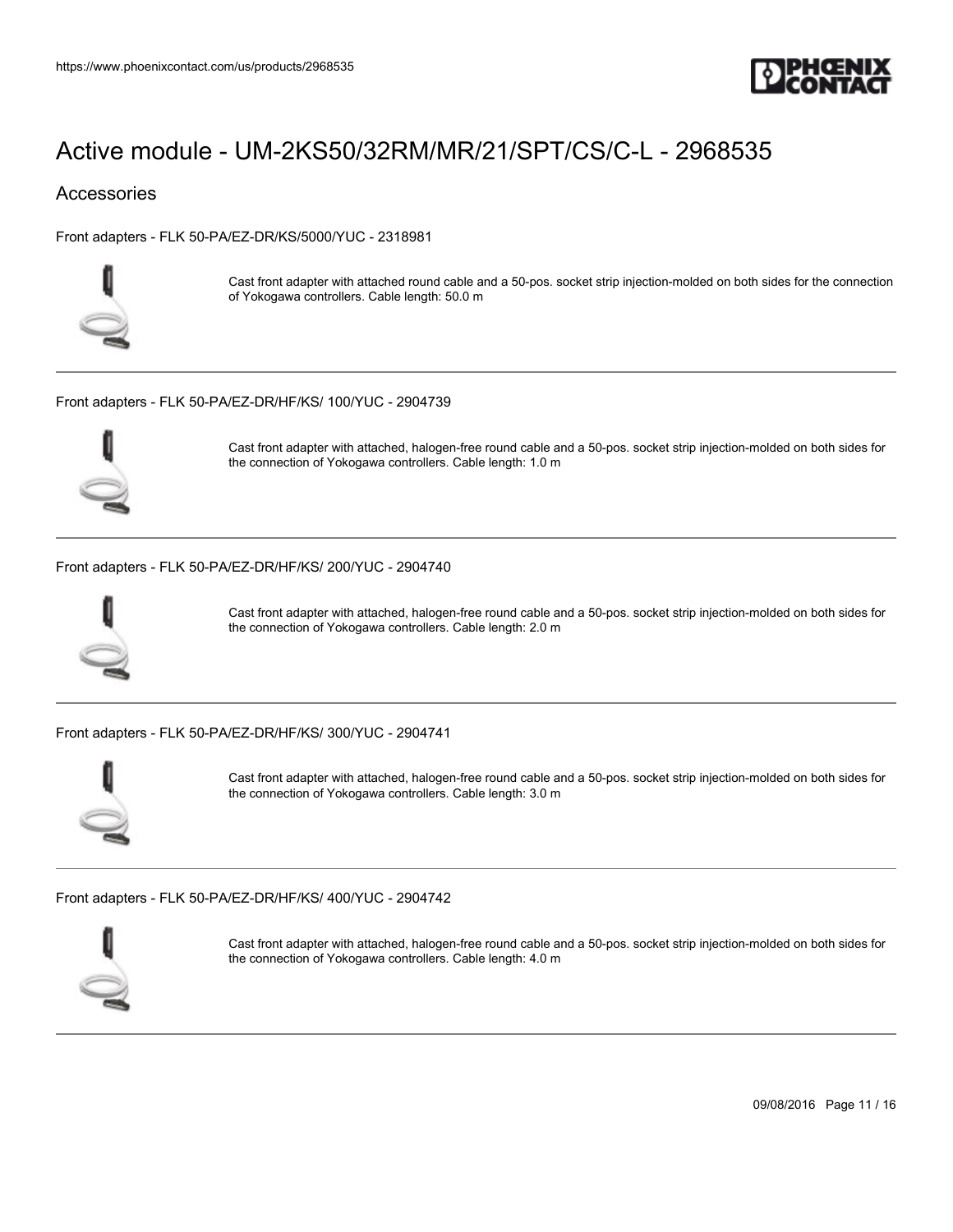

### **Accessories**

[Front adapters - FLK 50-PA/EZ-DR/HF/KS/ 500/YUC - 2904636](https://www.phoenixcontact.com/us/products/2904636)



Cast front adapter with attached, halogen-free round cable and a 50-pos. socket strip injection-molded on both sides for the connection of Yokogawa controllers. Cable length: 5.0 m

[Front adapters - FLK 50-PA/EZ-DR/HF/KS/ 600/YUC - 2904743](https://www.phoenixcontact.com/us/products/2904743)



Cast front adapter with attached, halogen-free round cable and a 50-pos. socket strip injection-molded on both sides for the connection of Yokogawa controllers. Cable length: 60.0 m

[Front adapters - FLK 50-PA/EZ-DR/HF/KS/ 700/YUC - 2904744](https://www.phoenixcontact.com/us/products/2904744)



Cast front adapter with attached, halogen-free round cable and a 50-pos. socket strip injection-molded on both sides for the connection of Yokogawa controllers. Cable length: 7.0 m

[Front adapters - FLK 50-PA/EZ-DR/HF/KS/ 800/YUC - 2904745](https://www.phoenixcontact.com/us/products/2904745)



Cast front adapter with attached, halogen-free round cable and a 50-pos. socket strip injection-molded on both sides for the connection of Yokogawa controllers. Cable length: 8.0 m

[Front adapters - FLK 50-PA/EZ-DR/HF/KS/ 900/YUC - 2904746](https://www.phoenixcontact.com/us/products/2904746)



Cast front adapter with attached, halogen-free round cable and a 50-pos. socket strip injection-molded on both sides for the connection of Yokogawa controllers. Cable length: 9.0 m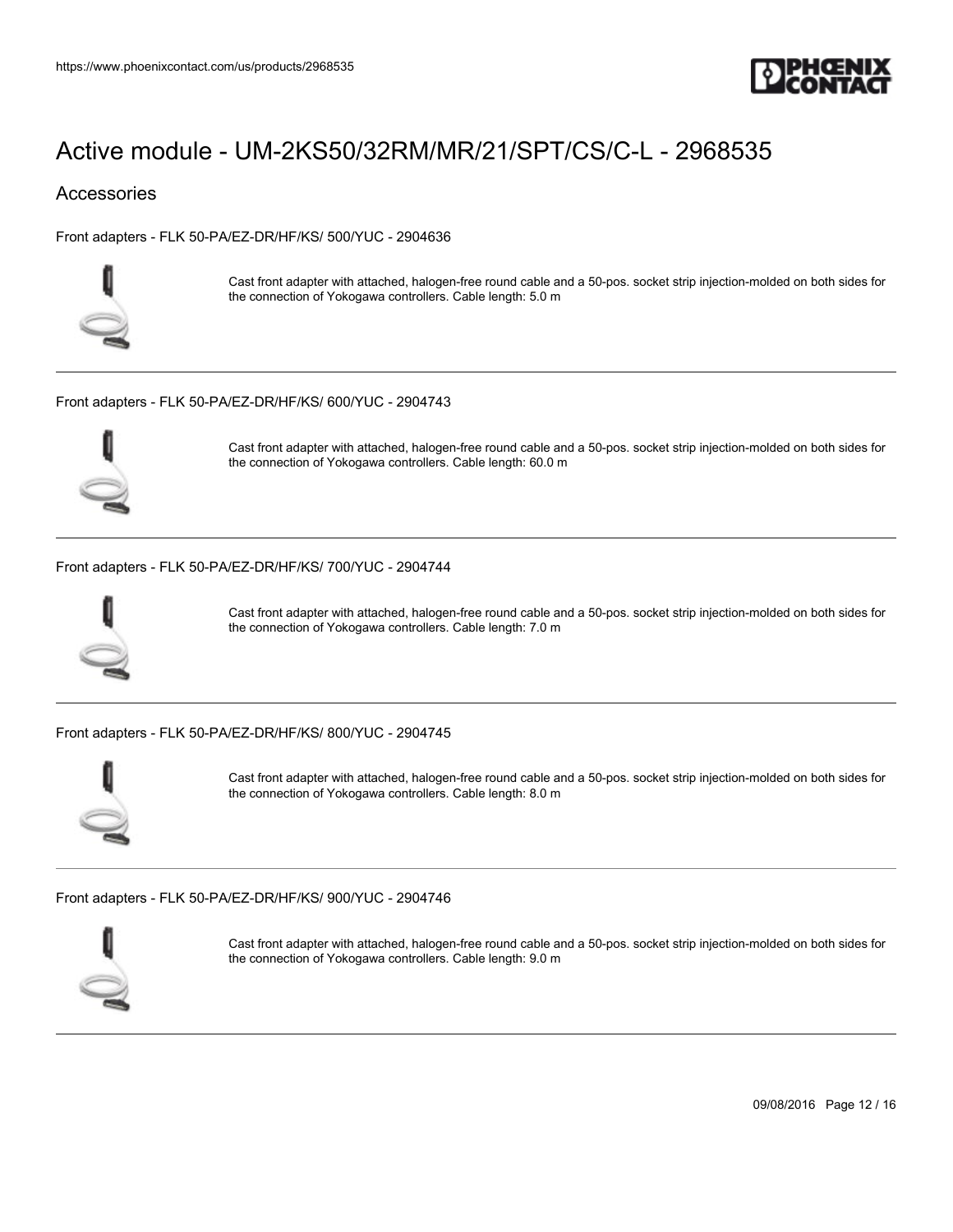

### **Accessories**

[Front adapters - FLK 50-PA/EZ-DR/HF/KS/1000/YUC - 2904637](https://www.phoenixcontact.com/us/products/2904637)



Cast front adapter with attached, halogen-free round cable and a 50-pos. socket strip injection-molded on both sides for the connection of Yokogawa controllers. Cable length: 10.0 m

[Front adapters - FLK 50-PA/EZ-DR/HF/KS/1500/YUC - 2904638](https://www.phoenixcontact.com/us/products/2904638)



Cast front adapter with attached, halogen-free round cable and a 50-pos. socket strip injection-molded on both sides for the connection of Yokogawa controllers. Cable length: 15.0 m

[Front adapters - FLK 50-PA/EZ-DR/HF/KS/2000/YUC - 2904487](https://www.phoenixcontact.com/us/products/2904487)



Cast front adapter with attached, halogen-free round cable and a 50-pos. socket strip injection-molded on both sides for the connection of Yokogawa controllers. Cable length: 20.0 m

[Front adapters - FLK 50-PA/EZ-DR/HF/KS/2500/YUC - 2904639](https://www.phoenixcontact.com/us/products/2904639)



Cast front adapter with attached, halogen-free round cable and a 50-pos. socket strip injection-molded on both sides for the connection of Yokogawa controllers. Cable length: 25.0 m

[Front adapters - FLK 50-PA/EZ-DR/HF/KS/3000/YUC - 2904640](https://www.phoenixcontact.com/us/products/2904640)



Cast front adapter with attached, halogen-free round cable and a 50-pos. socket strip injection-molded on both sides for the connection of Yokogawa controllers. Cable length: 30.0 m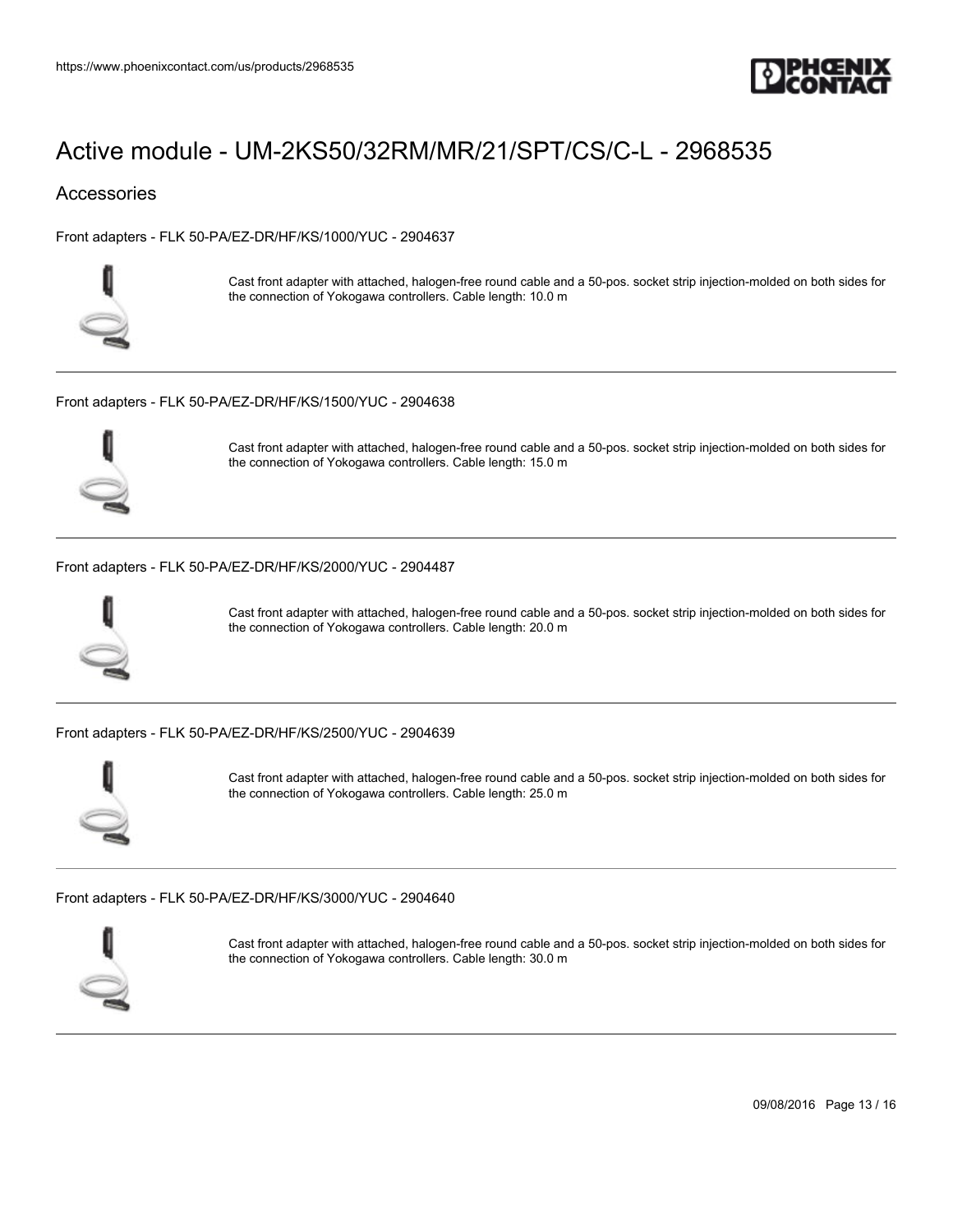

### **Accessories**

[Front adapters - FLK 50-PA/EZ-DR/HF/KS/3500/YUC - 2904641](https://www.phoenixcontact.com/us/products/2904641)



Cast front adapter with attached, halogen-free round cable and a 50-pos. socket strip injection-molded on both sides for the connection of Yokogawa controllers. Cable length: 35.0 m

[Front adapters - FLK 50-PA/EZ-DR/HF/KS/4000/YUC - 2904642](https://www.phoenixcontact.com/us/products/2904642)



Cast front adapter with attached, halogen-free round cable and a 50-pos. socket strip injection-molded on both sides for the connection of Yokogawa controllers. Cable length: 40.0 m

#### [Front adapters - FLK 50-PA/EZ-DR/HF/KS/4500/YUC - 2904643](https://www.phoenixcontact.com/us/products/2904643)



Cast front adapter with attached, halogen-free round cable and a 50-pos. socket strip injection-molded on both sides for the connection of Yokogawa controllers. Cable length: 45.0 m

[Front adapters - FLK 50-PA/EZ-DR/HF/KS/5000/YUC - 2904644](https://www.phoenixcontact.com/us/products/2904644)



Cast front adapter with attached, halogen-free round cable and a 50-pos. socket strip injection-molded on both sides for the connection of Yokogawa controllers. Cable length: 50.0 m

System cable

[Cable - FLK-MIL50/EZ-DR/KS/ 200/YCS - 2314590](https://www.phoenixcontact.com/us/products/2314590)



Round cable set for Yokogawa CS3000 CentumVP ADV561, ADV161 with 1 x IDC/FLK socket strip (50-position) on 1 x Yokogawa, KS compatible (50-position), Cable length: 2 m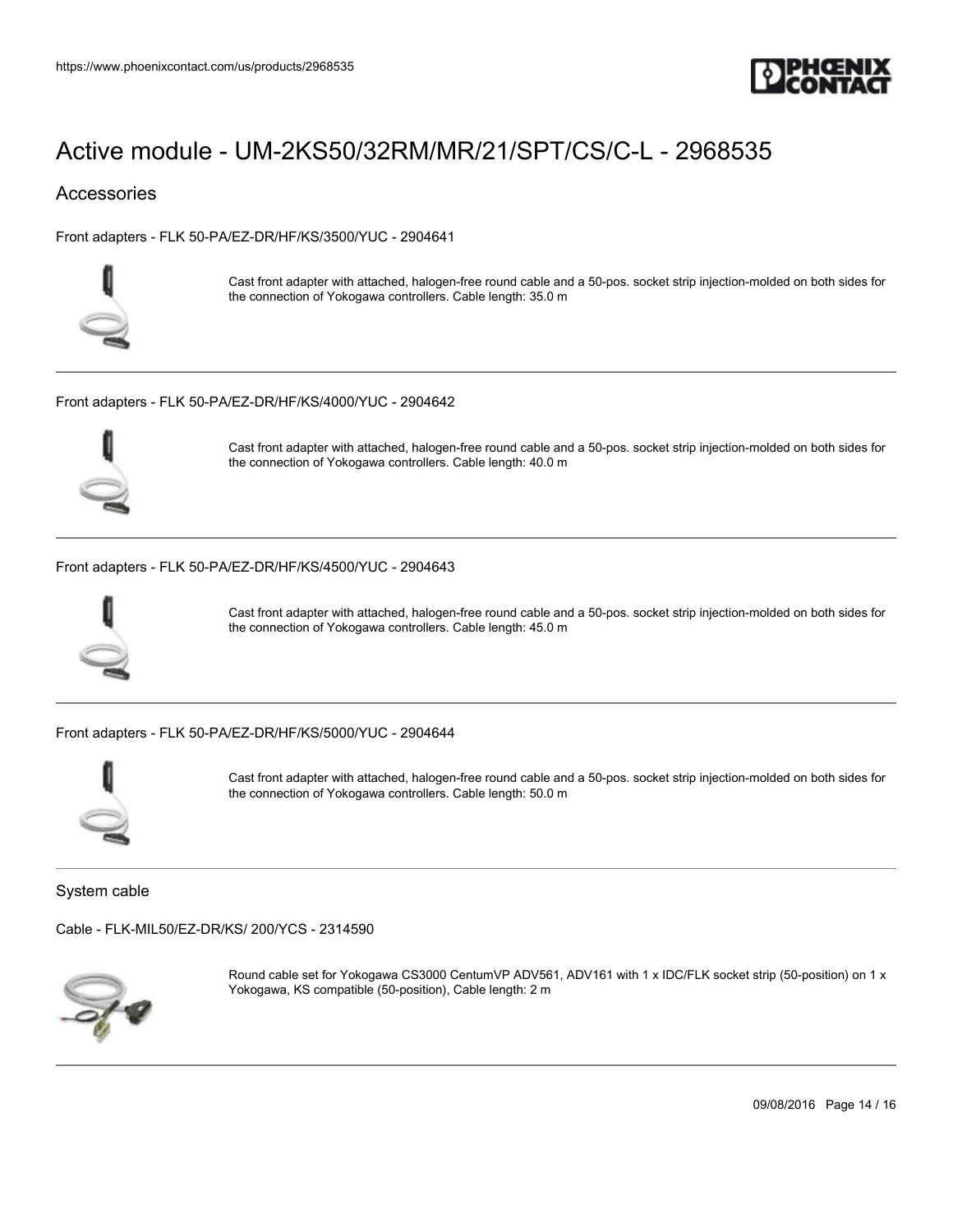

### **Accessories**

[Cable - FLK-MIL50/EZ-DR/KS/ 300/YCS - 2314781](https://www.phoenixcontact.com/us/products/2314781)



Assembled shielded round cable for Yokogawa CS3000 CentumVP ADV561, ADV161 with 1 x IDC/FLK socket strip (50 position) on 1 x Yokogawa, KS compatible (50-position), Cable length: 3 m

[Cable - FLK-MIL50/EZ-DR/KS/ 400/YCS - 2314794](https://www.phoenixcontact.com/us/products/2314794)



Assembled shielded round cable for Yokogawa CS3000 CentumVP ADV561, ADV161 with 1 x IDC/FLK socket strip (50 position) on 1 x Yokogawa, KS compatible (50-position), Cable length: 4 m

[Cable - FLK-MIL50/EZ-DR/KS/1000/YCS - 2314804](https://www.phoenixcontact.com/us/products/2314804)



Assembled shielded round cable for Yokogawa CS3000 CentumVP ADV561, ADV161 with 1 x IDC/FLK socket strip (50 position) on 1 x Yokogawa, KS compatible (50-position), Cable length: 10 m

[Cable - FLK-MIL50/EZ-DR/KS/1500/YCS - 2314817](https://www.phoenixcontact.com/us/products/2314817)



Assembled shielded round cable for Yokogawa CS3000 CentumVP ADV561, ADV161 with 1 x IDC/FLK socket strip (50 position) on 1 x IDC/FLK socket strip (50-position), Cable length: 15 m

[Cable - FLK-MIL50/EZ-DR/KS/2000/YCS - 2314820](https://www.phoenixcontact.com/us/products/2314820)



Assembled shielded round cable for Yokogawa CS3000 CentumVP ADV561, ADV161 with 1 x IDC/FLK socket strip (50 position) on 1 x IDC/FLK socket strip (50-position), Cable length: 20 m